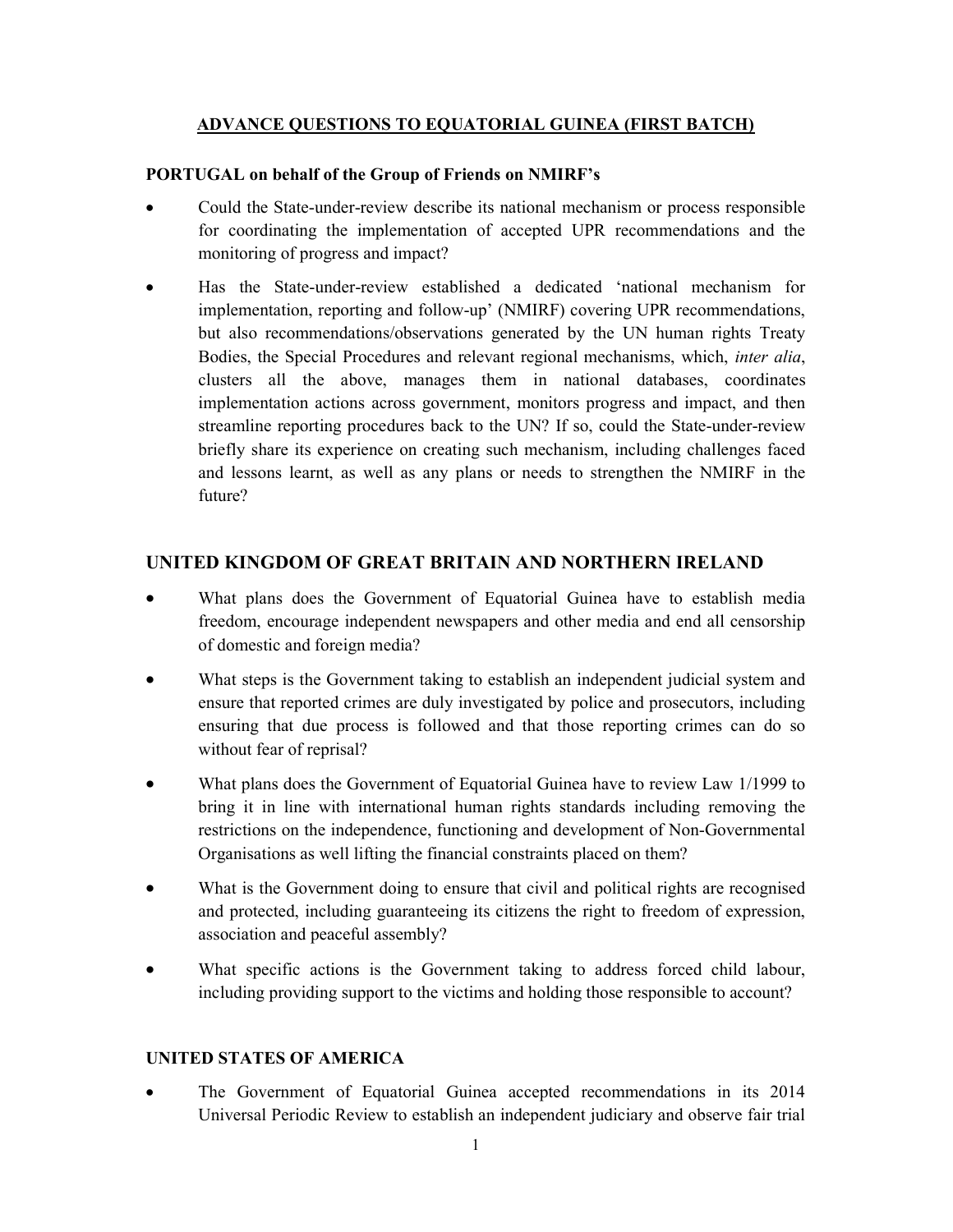guarantees, such as ensuring that those detained are permitted access to lawyers; are not held without charge beyond the 72 hours legally permissible under domestic law; and are promptly notified of the charges against them. What progress has the Government of Equatorial Guinea made on these recommendations?

- What steps is the government taking to improve training for security forces and the judiciary? Is the government willing to bring in experts from the international community, such as through the auspices of the United Nations, for this purpose?
- We are gravely concerned by reports of harsh prison conditions, including credible reports of physical abuse and torture, and denial of adequate medical care to prisoners resulting in death in some cases. What steps is the Government of Equatorial Guinea taking to ensure that all those in government's custody have access to adequate medical care? Has the new prison facility on the mainland opened? How many inmates are there?
- Will the Government of Equatorial Guinea commit to publicly reporting deaths in government custody? Is the government willing to allow impartial observers, such as the International Committee of the Red Cross and Red Crescent Societies, access to visit jails and prisons and provide observations and guidance?
- What steps is the government taking to hold accountable security forces and corrections officials who are responsible for physical abuse, torture, rape or sexual harassment? What steps is the Government of Equatorial Guinea taking to prevent gender-based violence by security forces?
- Equatorial Guinea frequently dispersed peaceful, preapproved public gatherings and denied requests by political parties to hold public events. Will the Government of Equatorial Guinea commit to permitting peaceful public gatherings, including when there is criticism of the government, per its obligation under Article 21 of the International Covenant on Civil and Political Rights?
- Will the government decriminalize libel and slander?
- Various political parties remain suspended or illegal. This includes the Citizens for Innovation (CI) party, which was the only non-aligned opposition party to win seats in the previous elections. The party members, including the elected deputies, were pardoned by the President on October 10, 2018. Will the government hasten the process to legalize legitimate parties?
- We note that there is inconsistent access to WhatsApp and Facebook, and remain concerned about restrictions and disruptions to internet access and censorship of online content. Will the Government of Equatorial Guinea end restrictions on Facebook, WhatsApp, Diario Rombe, and Radio Macuto and censorship of the content of opposition political parties' websites?
- What steps is the government taking to protect LGBTI individuals from violence and serious forms of discrimination?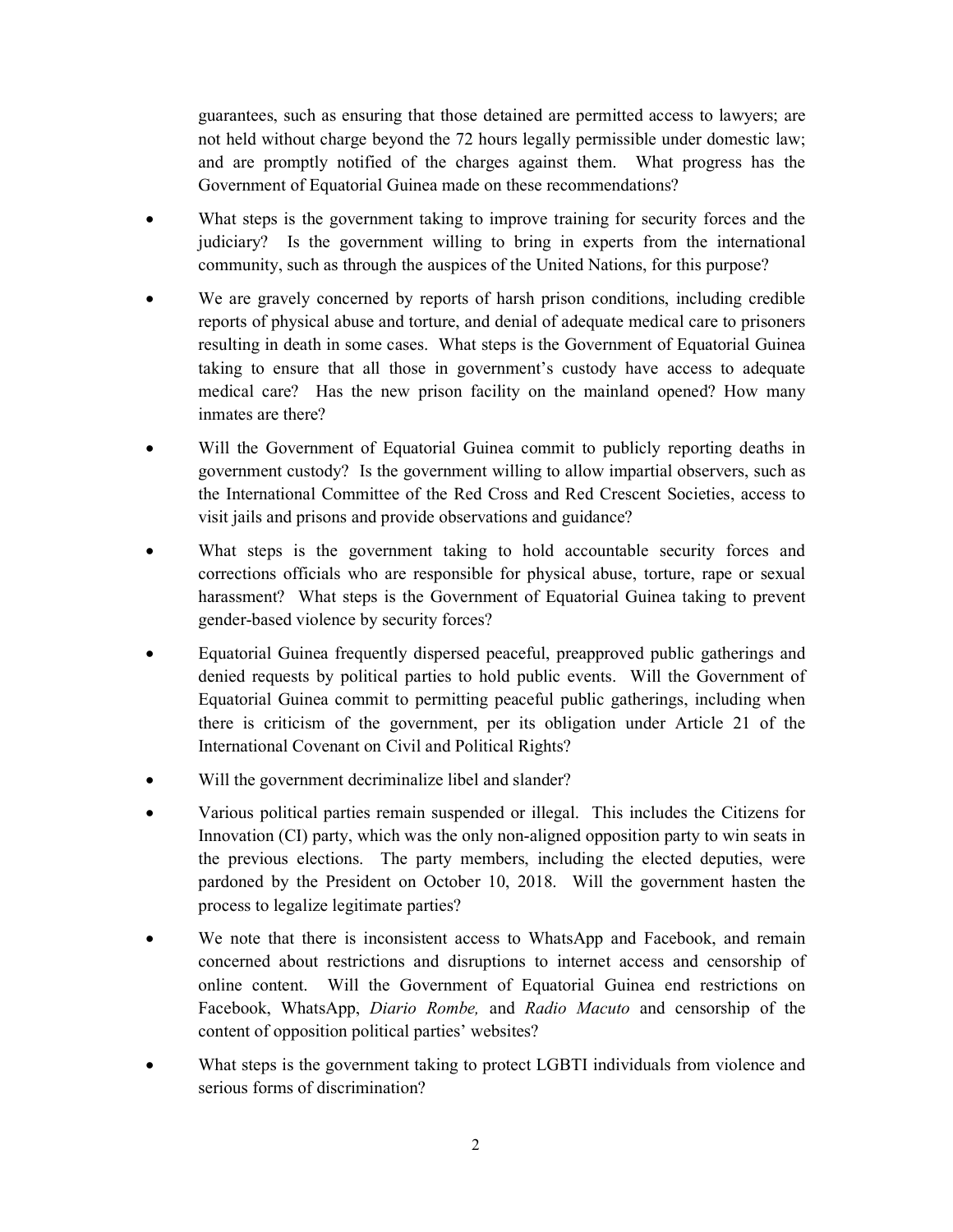- We note with concern the barriers created by the government to discourage and co-opt labor-unionizing movements into the control of state apparatuses. Will the Government of Equatorial Guinea enforce its existing laws to ensure freedom of association consistent with international norms? What steps will be taken to reform labor laws to include mechanisms for grievances and strikes?
- We remain deeply concerned by the Government of Equatorial Guinea's failure to proactively identify victims of trafficking in persons and prosecute traffickers under Equatorial Guinea's 2004 anti-trafficking law. Despite some positive steps, such as the creation of a national action plan in early 2019, Equatorial Guinea has not demonstrated significant efforts to combat trafficking, and has remained on Tier 3 of the U.S. Department of State's 2018 Trafficking in Persons report. What concrete administrative steps will the government take in 2019 to fully fund and implement the government's 2019-2021 national action plan to combat trafficking in persons? What steps is the Government of Equatorial Guinea willing to make in 2019 to improve medical care and victims services for victims of gender-based violence and trafficking in persons?

# BELGIUM

- Est-ce que la Guinée Equatoriale considère ratifier le Protocole facultatif se rapportant à la Convention contre la torture et autres peines ou traitements cruels, inhumains ou dégradants?
- Est-ce que la Guinée Equatoriale envisage de lancer une invitation permanente aux procédures spéciales thématiques du Conseil des droits de l'Homme? Est-ce que le gouvernement a l'intention de répondre favorablement aux demandes de visite de plusieurs procédures spéciales thématiques du Conseil des droits de l'Homme (notamment le Rapporteur spécial sur l'indépendance des juges et des avocats et le Rapporteur spécial sur le droit au développement) ?
- Est-ce que la Guinée Equatoriale mettra sa législation nationale en matière de protection des droits de la femme et d'égalité des sexes en conformité avec les dispositions de la CEDAW ?
- Lors du dernier EPU, la Guinée Equatoriale a accepté plusieurs recommandations l'appelant à mettre en place un système judiciaire indépendant et à respecter les procédures prévues par la loi : Quelles mesures les autorités ont-elles prises dans ce cadre?
- Comment la Guinée Equatoriale envisage-t-elle d'améliorer l'autonomie des journalistes et des professionnels des médias afin qu'ils puissent exercer leur métier en liberté et en sécurité ?